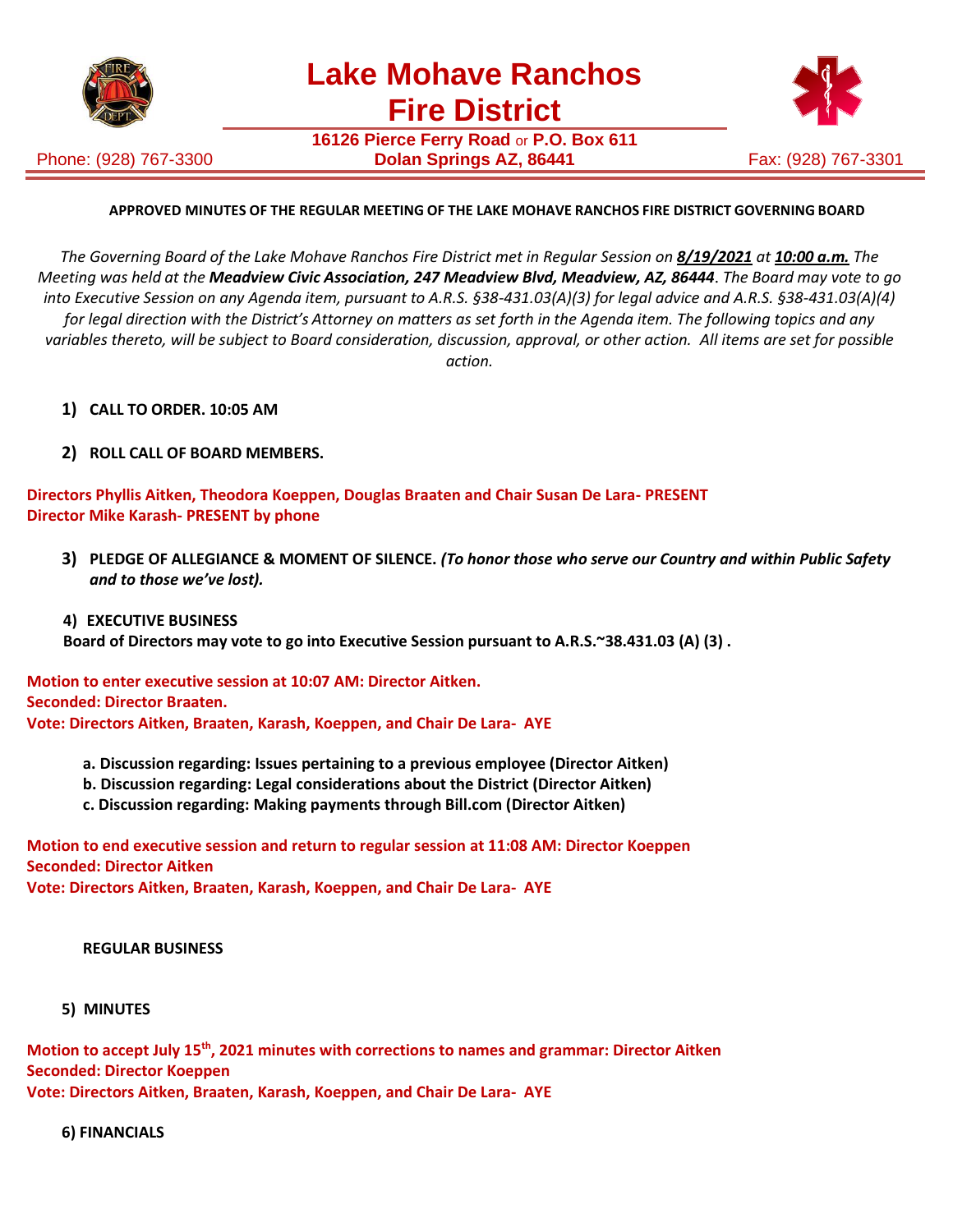Gabe Buldra of James Vincent Group called in at 11:24 AM to give the financial presentation for the month of July.

Mr. Buldra stated that since July was the start of the new fiscal year, there is not a lot of activity to report. Revenue for the month of July was \$283K, which was over budget by \$227K. Grant revenue was \$201K. Expenses were \$287K, which was over budget by \$194K. This is due to purchases made using grant revenue.

Mr. Buldra said that everything is within reasonable variances and the financials look good.

Director Koeppen had a question about a former employee's name still being on the credit card statement from Visa. Mr. Buldra said he would reach out to get the former employee's name removed, and it appears to only affect the billing address.

Chair De Lara stated that the card that was supplied to this person was deactivated.

Chair De Lara asked about a charge from Positive Promotions. Fire Chief Bonnee told her that it was an order of merchandise that will be given to children during Dolan Days and Fire Prevention Week.

Chair De Lara then inquired about the WEX cards used for fuel. Some statements showed delinquency.

Fire Chief Bonnee said that the statements going back to January were included in this month's Board packets because they had not been included in the financials so far this year. Currently, the WEX fuel cards are paid automatically and are not delinquent.

Director Aitken told the Board that WEX used to send information about each vehicle and their fuel use. She asked if that information is no longer being sent to the office.

Fire Chief Bonnee said he would give them a call about it. Mr. Buldra then said that other clients of his are experiencing the same thing from WEX.

Chair De Lara asked about an invoice from Purvis. Fire Chief Bonnee explained that he had to purchase an elbow for the cascade system because it was not filling their air tanks all the way.

Chair De Lara expressed concern to Mr. Buldra about the Fire Chief receiving packages from Amazon to his residence instead of the fire station. Fire Chief Bonnee told Mr. Buldra that they started doing that because UPS would drop packages in front of the station and the packages would disappear. Mr. Buldra said that when an item that is shipped to a residence is brought to the station, it would be a good idea to have the office staff sign off on the receipt as an acknowledgement that the order had arrived.

Chair De Lara then asked about charges from Microsoft. Office Assistant Jen Gardner explained that it was for Office 365 and Visio.

Mr. Buldra asked to move up other items in regular discussion so he may be present for them. The Board agreed.

**Motion to approve financials as presented: Director Aitken Seconded: Director Braaten Vote: Directors Aitken, Braaten, Karash, Koeppen, and Chair De Lara- AYE**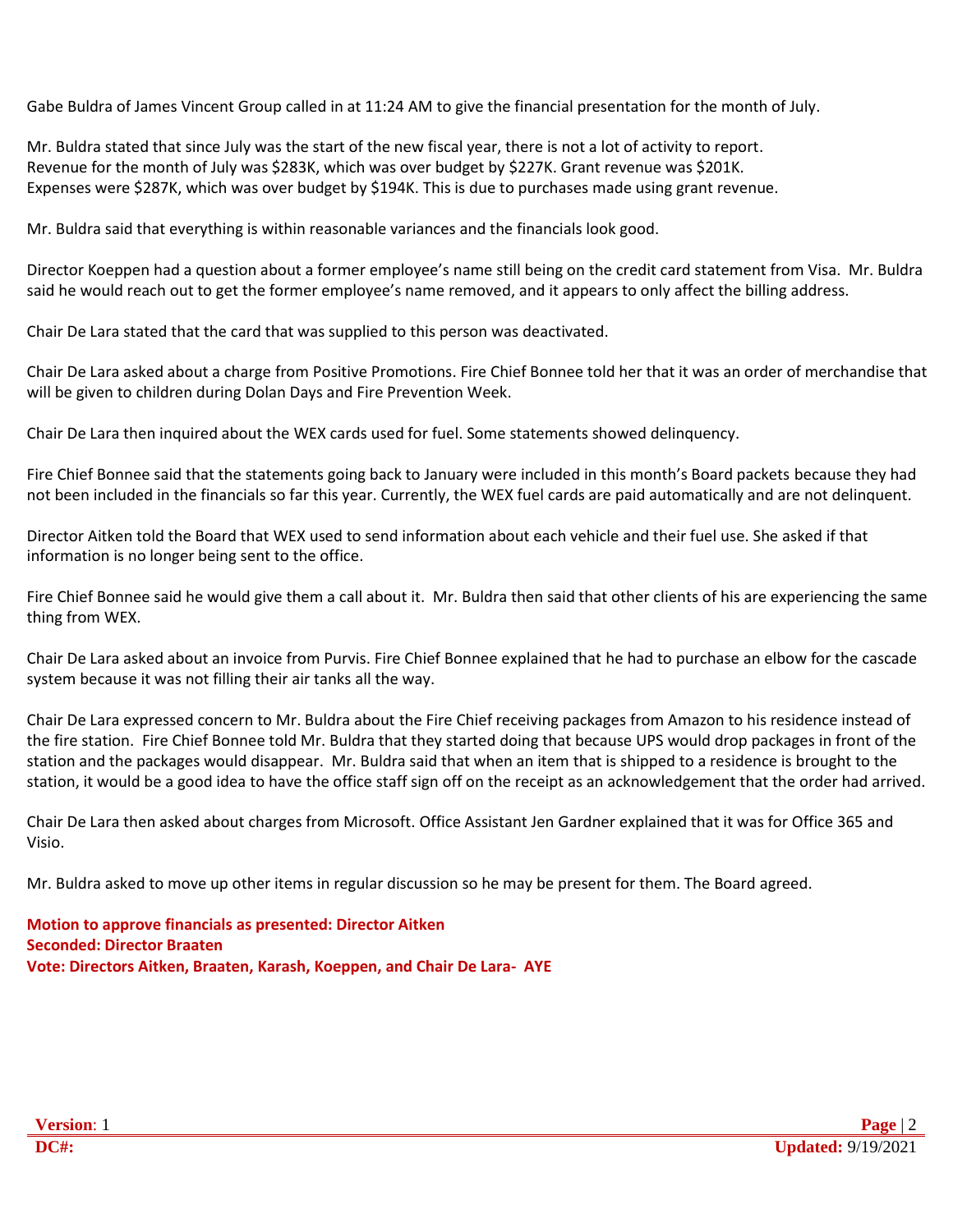## **7) CHIEF REPORT**

## **Run Report:**

AMR Transports: 0 Med Calls: 117 Dolan Transports: 78 Dolan Refusals: 7 Dolan Public Assists: 2 Fire Calls: 26 Mutual Aid Calls: 0 HWY 93 Calls: 24 Meadview Calls: 14 Meadview Transports: 8 Meadview Refusals: 3 Meadview Public Assists: 3 Meadview Coverage Days: 15

Fire Chief Bonnee said that this was the busiest month so far this year.

#### **Meetings/Conferences/Trainings:**

The Fire Chief attended a run review on July 13<sup>th</sup> and the MCFOA meeting on July 22<sup>nd</sup>.

#### **District Properties:**

The interior of Station 41 has been repainted. They are planning on starting on Station 43 in October.

## **District Vehicles:**

The District had to replace the batteries in E-411 and R-415. Director Aitken asked about the warranties on the batteries since they had not been installed for that long. The Fire Chief said that he found out the batteries were used, and cost around \$500. He's looking at getting it straightened out.

The new motor for the ambulance had been installed and the vehicle was picked up. However, on the drive back, it lost all power and had to be towed back to the shop. The mechanics found out that it was stuck in first gear, which was caused by wires in the harness that were touching. That has been fixed.

## **Projects in the Works:**

The District is still waiting on the decisions on the AFG grant. We haven't been rewarded yet, but there is still time.

There was a snafu with the new collection agency the District was supposed to start with a few months ago. The contract and the addendum for RFGI, the new company, was sent to the attorney and the process was never completed. The Chief worked with Office Assistant Glenn Gardner to officially part ways with Healthcare Collections and start with RFGI.

Director Aitken said that it was caught because an invoice was sent to the District from Healthcare Collections. Chair De Lara said that it is good that it was caught and that everything has been made right. The lack of response and action from the attorney is still a problem, however. She suggested putting an item on an upcoming agenda so the Board may speak with him about it.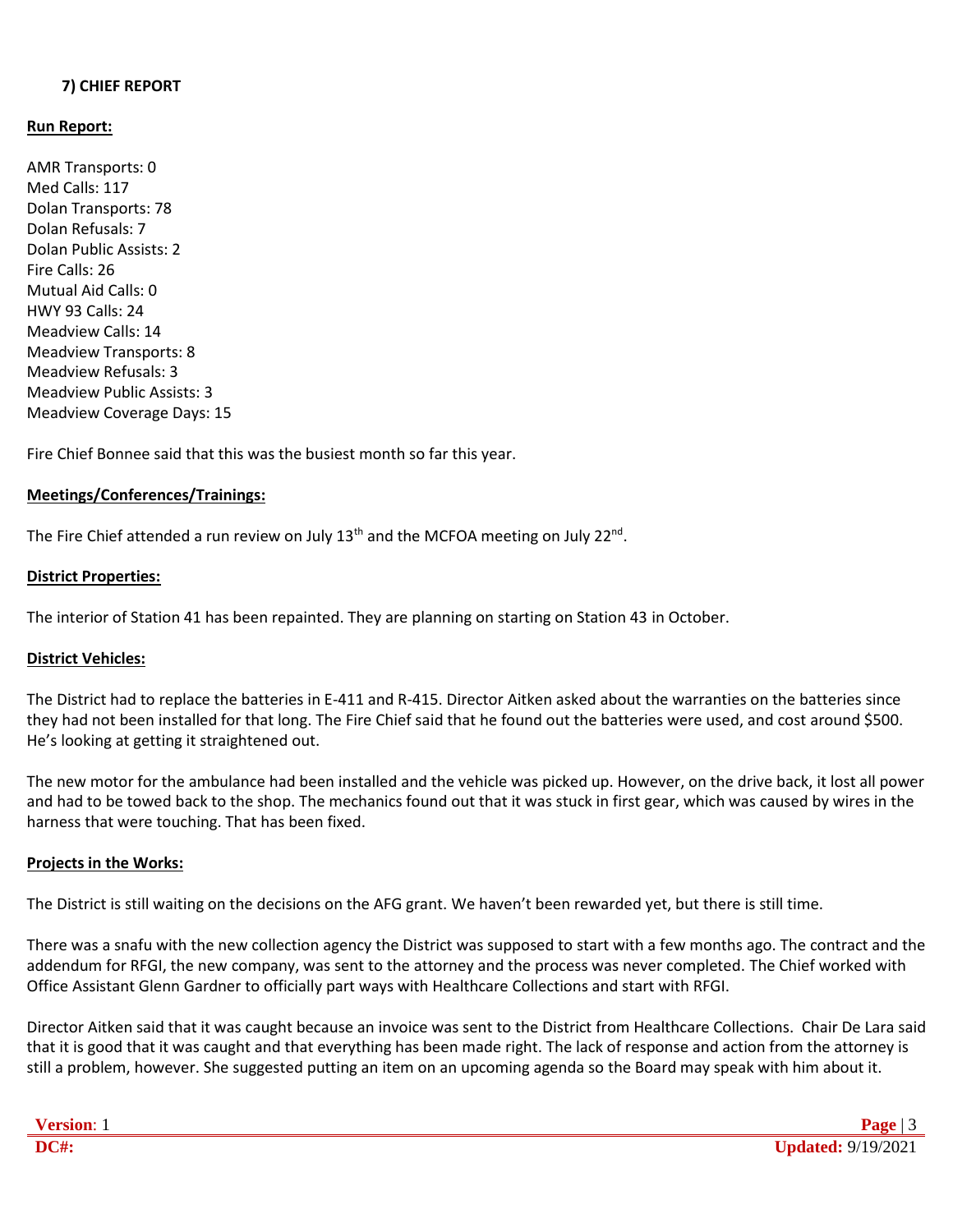Fire Chief Bonnee told the Board that the two crewmembers sent to the Dixie Fire have returned. He also said that billing information for the past three fires have been submitted and approved. Checks from those fires have started to come in. The approved amount for the Dixie fire was 31K, bringing total Wildland revenue to almost 90K.

Director Aitken said she would like to do a spreadsheet that lays out how much money was invested in the Wildland deployments compared to what the District made. Of the 90K, 60-64K has been netted after paying for fuel, wages, repairs, and more.

The Fire Chief mentioned that he will be doing more research on assignments before accepting them. There was a bit of a problem with the last assignment. Chair De Lara then asked if it was an issue to turn down assignments. Fire Chief Bonnee told her that it doesn't look good on the department to say no, but they understand that it is inevitable sometimes.

The Fire Chief also wanted to stress to the public that the District still remains fully covered even while on a Wildland deployment. Also, the crews have been working relentlessly with how busy things have been in the District lately. They're doing a great job. Director Aitken suggested using some of the Wildland funds, which are not from the taxpayers, to do an appreciation dinner for the A, B, and C shifts.

Chair De Lara mentioned using Wildland funds to pay off the ambulance. Director Aitken said that Mr. Buldra was asked about that in a previous meeting and he said it wasn't a good idea.

Fire Chief Bonnee told the Board that for the first year of doing Wildland, the District has been doing a good job. Director Koeppen stressed that the previous chiefs were not interested in participating. She spoke with those chiefs before about grants and other forms of revenue and she had to give up asking.

Lastly, Fire Chief Bonnee mentioned that the District's CON (certificate of necessity) for ambulance transports to Kingman Regional had not been renewed. Bonnee discovered this by accident when he checked the District's website and found the certificate posted there. It was set to expire the next day.

The Fire Chief said that the previous Chief did not take the steps to renew it when the notices were sent out prior to Bonnee's return. Bonnee and the office staff stayed late working on submitting the application and supporting documentation to the correct entities for renewal. If the CON lapsed, the District most likely would not have gotten it back. It would have gone to AMR, a private company.

# **8) ADMIN REPORT**

# **IT Support:**

Office Assistant Jen Gardner updated the Board on the state of the new website. It is functional and will be going live the following week. Also, she has begun taking portraits of the staff to be uploaded onto the website.

There are agendas and minutes still missing that Gardner will attempt to track down through paper copies. Director Karash offered to bring in his copies of minutes that may cover some of the gaps.

## **Office Admin:**

Gardner said that once the website is live, her and Glenn Gardner will start implementing SharePoint.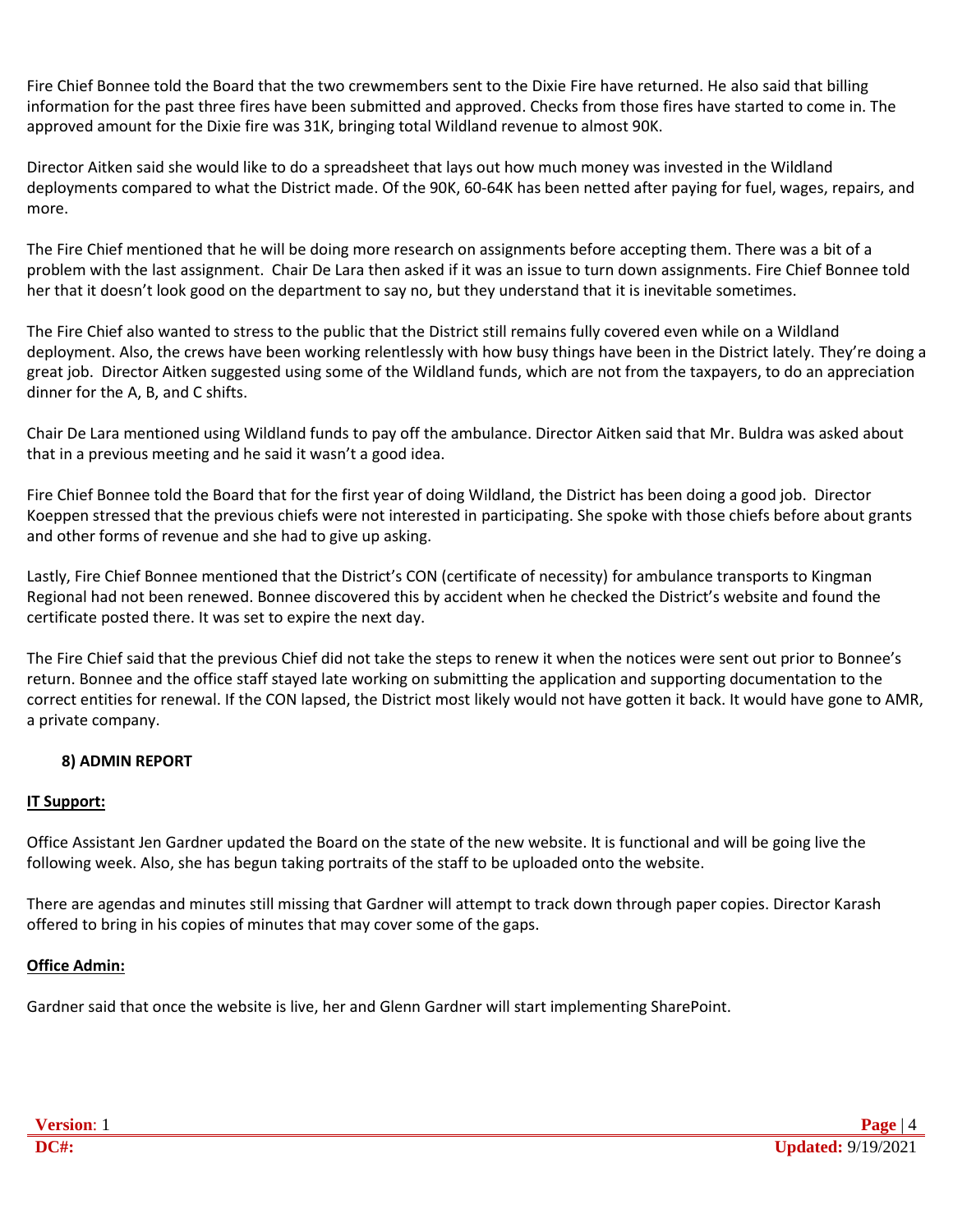#### **9) REGULAR SESSION**

## **a. Discussion and possible action: Issues pertaining to a previous employee (Director Aitken) 12:58 PM**

**Motion to write a check with a notation saying that the fees are paid in full, plus include a letter stating that there is no supporting documentation for the fees that were requested be paid: Director Karash Seconded: Director Aitken**

# **Vote: Directors Aitken, Braaten, Karash, Koeppen, and Chair De Lara- AYE**

#### **b. Discussion and possible action: Legal considerations about the District (Director Aitken) 1:00 PM**

Item will be tabled, to be included on each subsequent agenda until an action can be taken.

## **c. Discussion and possible action: Making payments though Bill.com (Director Aitken) 1:00 PM**

No action taken.

#### **d. Discussion and possible action: Accountant proposals (Director Aitken) 11:53 AM**

Chair De Lara presented the two auditor proposals that the District had received. First was Walker & Armstrong, whom the District has no current relationship with, and the second was BDR Richards. BDR Richards has been performing audits for the District for five years.

Mr Buldra said that he has worked with both firms and believes they are both qualified. He stated that he is aware of the issues from the audit performed last year by BDR Richards, however since James Vincent Group was not a part of the District at that time then he cannot comment of the quality of that audit.

Chair De Lara said that she was concerned about Richards leaving out excessive overtime in his last report. The Chair said he seemed to express sympathy for a previous employee and appeared offended when the Chair inquired about not including things she felt he should have caught. She asked Mr. Buldra if he believed Richards acted in good faith.

Mr. Buldra told the Board that the scope of the audit is very narrow. The firms are not engaged in seeing whether or not expenses are fair and reasonable. Perhaps an acknowledgement should have been made, but it was not necessary.

Chair De Lara then asked if a different firm may have presented the information in the same manner as BDR Richards, and Mr. Buldra said that was correct.

Chair De Lara inquired about whether either firm will come on site to look at invoices, or if the audit will be completed remotely. Mr. Buldra said that most of it can be done on the computer with at least one day on site.

Director Braaten wanted clarification about how often the services would be used. Annually or monthly? Mr. Buldra said annually.

Gabe Buldra left the call.

Director Braaten told the Board that there is a 15% differential between the costs of the two firms.

Chair De Lara said that BDR Richards did not include in his report that excessive fees were being paid toward late bills.

Director Aitken spoke, saying that BDR Richards did what he was paid to do. The previous employee provided negligent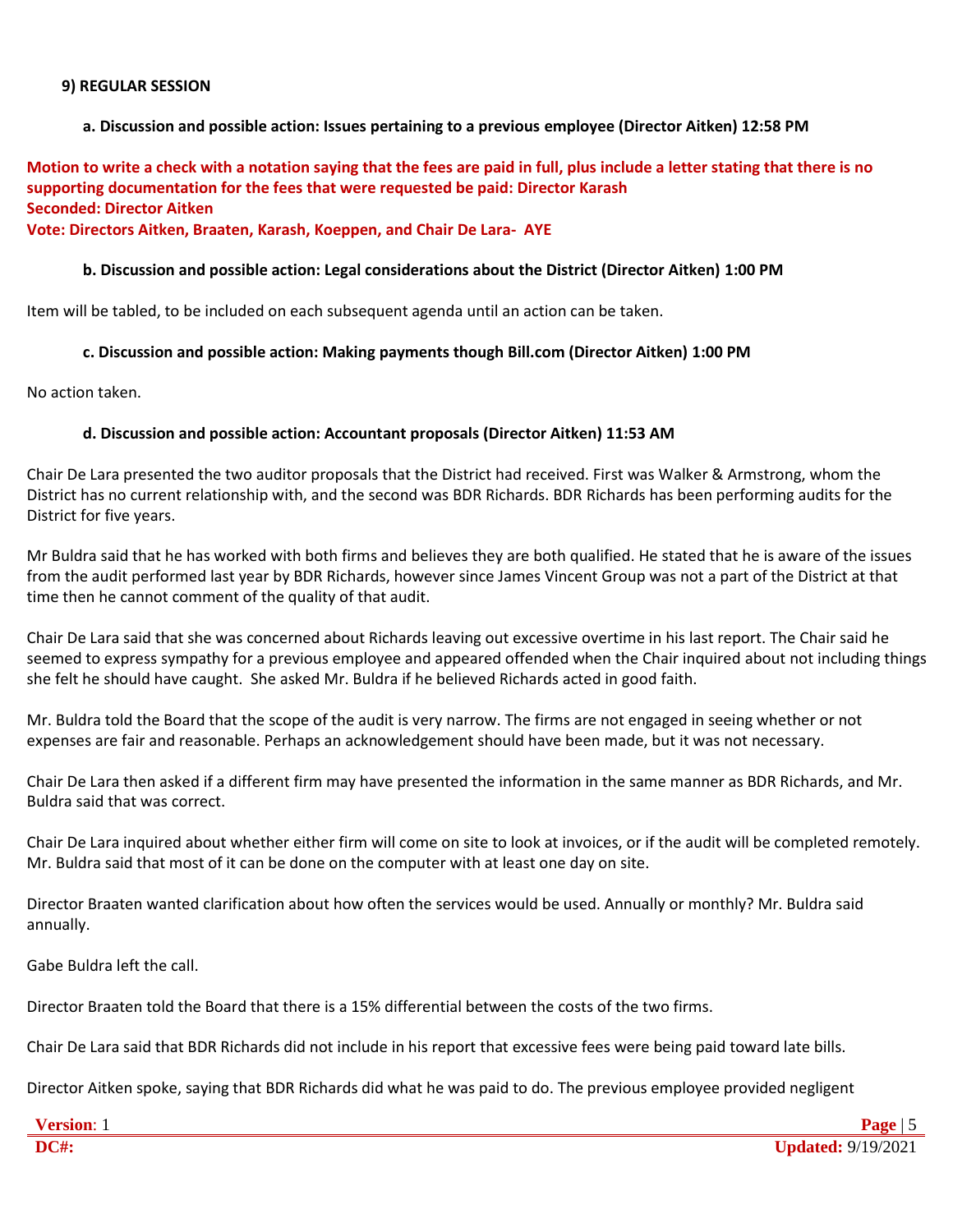information, which cannot happen this time because Mr. Buldra will be the one supplying the information this year. When Director Aitken volunteered in the office, she would tell the employee to pull documents for the auditor. BDR Richards then reviewed those documents. Director Aitken ended by saying that she was comfortable with BDR Richards.

Director Koeppen wished to discuss Walker & Armstrong. She listed information from their proposal, which stated they had five decades of experience. References included Sun City West, Kingman, Buckeye, and others. She suggested giving this firm a chance to see what the quality of their audit was compared to BDR Richards.

Chair De Lara asked Fire Chief Bonnee if he met representatives from Walker-Armstrong, and he said he met them at a conference in Phoenix. The Fire Chief wasn't impressed with their attitude, saying they came off cocky.

Concerning BDR Richards, the Fire Chief told the Board he felt they were thorough and came to the office a couple times. Director Aitken added that they attended Board meetings too.

Director Braaten noted that they did the best with the information that was given to them at the time.

Director Karash said he recommended using BDR Richards again.

# **Motion to accept the bid placed by BDR Richards: Director Aitken Seconded: Director Koeppen Vote: Directors Aitken, Braaten, Karash, Koeppen, and Chair De Lara- AYE**

## **e. Discussion and possible action: Reserve fund using Wildland deployment income (Director Aitken) 11:40 AM**

Director Koeppen wanted to stress the importance of looking at the big picture when it comes to allocating funds earned through Wildland deployments. She saw three options. First was setting a goal to expand personnel and equipment. Second covered building a pension fund and reducing debt. Third was investing in a trust to use in the future. She wanted the Board to think about what was best for the District and the taxpayers.

Mr. Buldra said that fire districts are very limited in the number of ways they can invest. There can be a pension reserve fund for PSPRS, but then the funds would be locked into only going toward paying the pension. Mr. Buldra did agree with having a rainy day fund. He suggested setting aside amounts for particular purposes, and that the Board should think about how much could go into each "bucket".

Director Braaten asked if this should be handled at committee level since there would be more time to talk about it. Chair De Lara said she didn't see a reason for it. She suggested that the Fire Chief and Mr. Buldra meet and create a plan. She stressed that the Fire Chief is responsible for running the District and he would be best to figure out where the money should go.

Fire Chief Bonnee said the District currently does not have a type 6 truck that can go out of state. The Chief also said that starting in April 2022, the Wildland billing will combine equipment and personnel together into a higher rate because people have been complaining they're not being paid enough. Chair De Lara asked about a type 6 that was supposed to be given to the District, and the Fire Chief told her that it was a much older truck.

Mr. Buldra stated that he would work with Fire Chief Bonnee on a plan. They may have something together by the September meeting, however it may be pushed to October to give them more time.

## **Motion to table item until the Fire Chief Bonnee and Gabe Buldra of James Vincent Group have a plan to present to the Board: Director Aitken. Seconded: Director Koeppen Vote: Directors Aitken, Braaten, Karash, Koeppen, and Chair De Lara- AYE**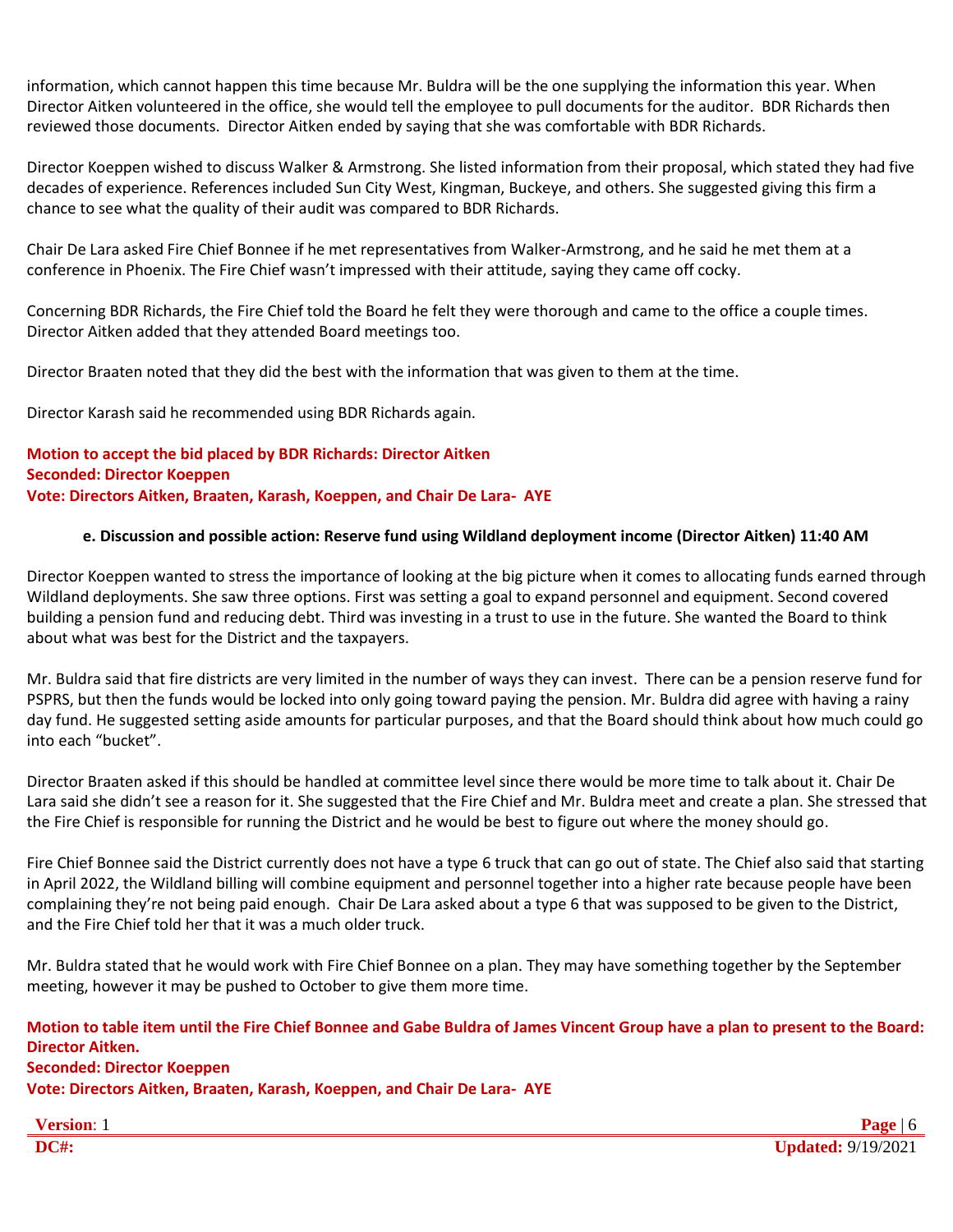# **f. Discussion and possible action: New cascade system for filling air tanks (Fire Chief Bonnee) 1:05 PM**

Fire Chief Bonnee explained that the grant for the new air packs came in, however they use a different style bottle. Cascade systems are what fill these bottles with breathable air. Currently, the District owns four. Three are nonfunctional and parts cannot be obtained to fix them. To add to that, these systems are over 35 years old. The new bottles can handle 4500 psi, but the current system can only fill them to 2500 psi.

United Fire is the only company on this side of the country that deals in cascade systems. Fire Chief Bonnee included the quote, which was just under 40K. He stressed that this is a necessary expense as the compressor in Meadview is on its last legs.

Director Aitken inquired about which funds would be used for the purchase, and Fire Chief Bonnee told the Board that he's leaving that up to them. Director Aitken then suggested that a portion comes out of the budget for maintenance. Any remaining balance can then be pulled from the Wildland funds.

Fire Chief Bonnee said that the District is looking at purchasing a new Type 6 truck and he does not want to deplete the Wildland funds on a new cascade system. Also, the Fire Chief said that this supplier's wait is two months out. The other supplier, Mako, has a 9 month wait and is located on the East Coast.

**Motion to purchase a new cascade system: Director Karash Seconded: Director Aitken Vote: Directors Aitken, Braaten, Karash, Koeppen, and Chair De Lara- AYE**

# **g. Discussion: Status of collection agency (Director Aitken and Glenn Gardner) 1:17 PM**

Item discussed in Chief's Report. No action taken.

10) CALL to the PUBLIC. (The Fire District Board is not permitted to discuss or take action on any item(s) that are not on *the Agenda that are raised in the call to the public. However, individual Board Members may be permitted to respond to criticism directed to them. Otherwise, the Board may direct that staff review the matter or that the matter be placed on a future agenda. The Fire District Board cannot discuss or take legal action on any issue raised during the Call to the Public due to restriction of the Opening Meeting Law).*

Director Koeppen made note of a gentleman that was in the audience that had left. He was a resident of Meadview that wanted to join the District. Director Braaten told the Board that he had been in contact with this person and told him to look out for a line item on his tax bill.

Office Assistant Jen Gardner told the Board that there will be a section on the new website with a link to the annexation form and a list of instructions on how to fill it out and submit it to the District.

Director Braaten asked the Board if the Technical Committee should reconvene. Fire Chief Bonnee said he spoke to Ellen Rey-Bower and there were a couple things for the Committee to do.

Director Koeppen notified the Board that the VFW chapter in Meadview will have a flag raising on September 11<sup>th</sup> at 11:00 am. There will be a fire engine there with a volunteer in uniform. There will also be Oktoberfest in Meadview on October 9<sup>th</sup>.

# **12) CONSIDERATION OF FUTURE AGENDA ITEMS.**